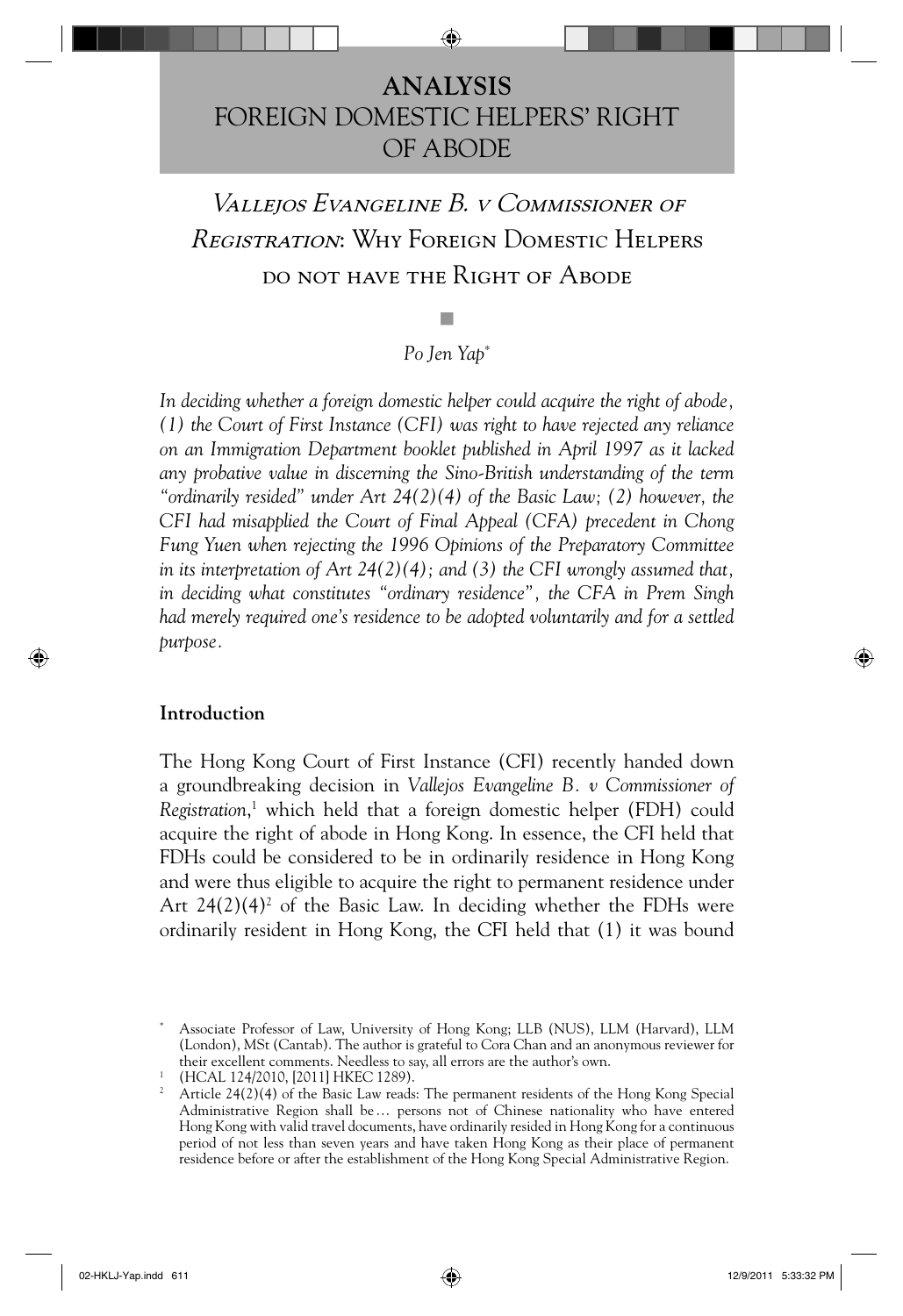by the Court of Final Appeal (CFA) decision in *Ng Ka Ling v Director of Immigration*<sup>3</sup> to reject post-Basic Law enactment materials, which herein took the form of an Immigration Department booklet published in April 1997, that purported to shed light on the Sino-British understanding of the term "ordinarily resided";<sup>4</sup> (2) it was bound by the CFA's decision in *Director of Immigration v Chong Fung Yuen<sup>5</sup> to reject the use of the Opinions* of the Preparatory Committee in 1996 to assist in the interpretation of the Basic Law; and (3) it was bound by the CFA decisions *in Prem Singh v Director of Immigration*<sup>6</sup> and *Fateh Muhammad v Commissioner of Registration<sup>7</sup>* definitional understanding of "ordinary residence", which merely required the residence to be adopted voluntarily and for a settled purpose.8

The facts and procedural history of the case may be briefly stated. The applicant came from the Philippines and had been employed as an FDH in Hong Kong since 1986. In 2008, she applied for a permanent identity card but her application was rejected by the Commissioner of Registration as  $2(4)(a)(vi)$  of the Immigration Ordinance established that a person shall not be treated as ordinarily resident in Hong Kong if he or she, while employed as a domestic helper, was from outside Hong Kong. She next appealed to the Registration of Persons Tribunal and her appeal was dismissed. By way of judicial review, she eventually sought to have s  $2(4)(a)(vi)$  invalidated on the basis that the provision violated Art 24(2)(4) of the Basic Law.

In this Comment, I shall advance the following arguments: (1) the CFI was right to have rejected any reliance on an Immigration Department booklet published in April 1997 as it lacked any probative value in discerning the Sino-British understanding of the term "ordinarily resided"; (2) however, the CFI had misapplied the Court of Final Appeal (CFA) precedent in *Chong Fung Yuen* when rejecting the 1996 Opinions of the Preparatory Committee in its interpretation of Art 24(2)(4); and (3) the CFI wrongly assumed that in deciding what constituted "ordinary residence" the CFA in *Prem Singh* had merely required one's residence to be adopted voluntarily and for a settled purpose. These arguments will now be explored in turn.

- $(1999)$  2 HKCFAR 4.
- 
- <sup>4</sup>*See* n 1 above at para 121. 5 (2001) 4 HKCFAR 211.
- 6 (2003) 6 HKCFAR 26.
- 
- 7 (2001) 4 HKCFAR 278. 8 *See* n 1 above at para 146.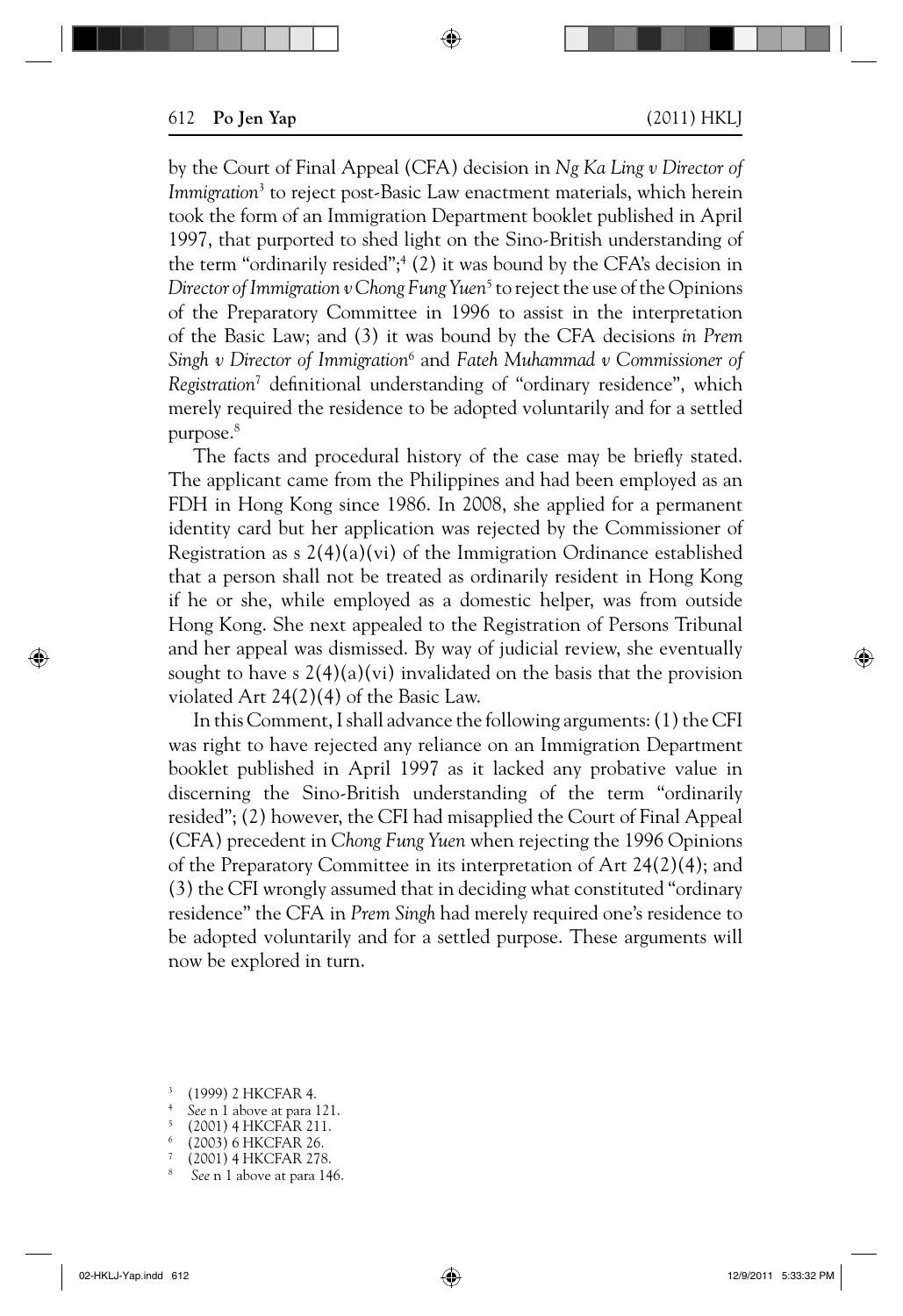#### **Immigration Department Booklet Lacks Probative Value in Discerning Sino-British Understanding of "Ordinarily Resided"**

The first argument can be easily dealt with. Counsel for the government had sought to argue that in construing what "ordinarily resided" meant under Art 24(2)(4) of the Basic Law, the court could admit post-enactment materials to ascertain the purpose and context of this provision. Art 31(3)(a) of the Vienna Convention on the Law of Treaties, in particular, has provided that "any subsequent agreement between the parties regarding the interpretation of the treaty" shall be taken into account. However, the government did not provide any record of such subsequent agreement between China and the United Kingdom, and the only evidence of it adduced was the Immigration Department booklet published in 1997. Surely, a mere administrative pamphlet that advised on the practices of the Hong Kong Immigration Department could hardly be considered *probative* evidence of an international consensus reached between the Sino-British governments, even if the material professed to comply with the views of both governments. If the government seeks to establish any Sino-British consensus on this term, it certainly has to do better. The CFI was therefore right to have rejected any reliance on the Immigration Department booklet published in 1997 to construe the meaning of "ordinarily resided" under the Basic Law.

#### *Chong Fung Yuen* **Did not Reject any Recourse to the 1996 Opinions of the Preparatory Committee when Interpreting Article 24(2)(4)**

The CFI next held that in respect of "the use of the 1996 Opinions to assist in the interpretation of the Basic Law, this court is bound by the decision of the Court of Final Appeal in *Chong Fung Yuen*"9 and any judicial recourse to these materials was equally rejected.

There are several problems with the CFI's arguments herein. In *Chong Fung Yuen*, the CFA held that under Art 24(2)(1) of the Basic Law, the court could not look at the Preparatory Committee's Opinions on the implementation of Art 24(2) "as the meaning of art  $24(2)(1)$  is clear; there is no ambiguity"10 and, therefore, the court was unable to "depart from what it considers to be the clear meaning of art 24(2)(1) in favour

<sup>9</sup>*See* n 1 above at para 122. 10 *See* n 5 above at 233.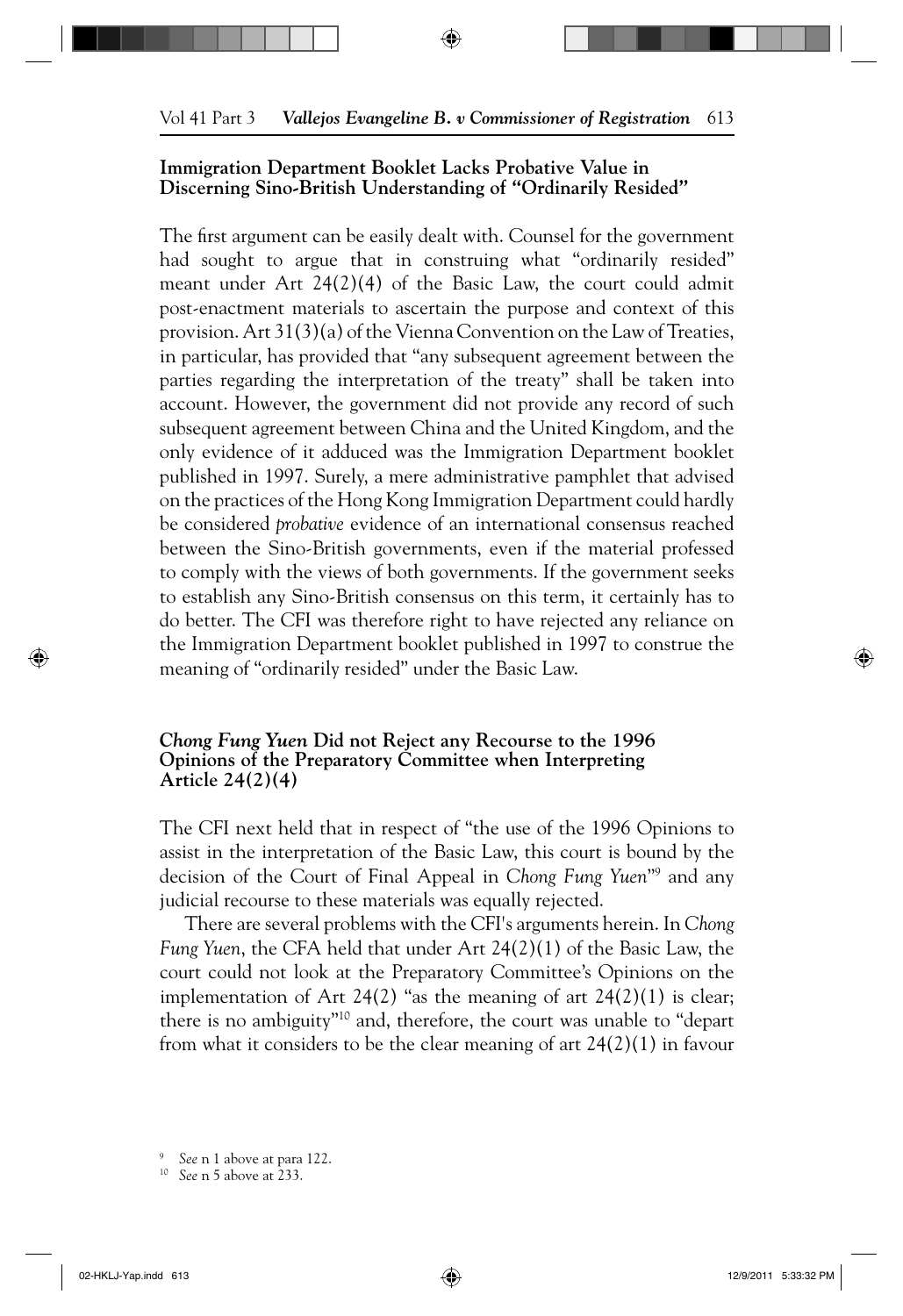of a meaning which the language cannot bear."11 Article 24(2)(1) states unequivocally that the permanent residents of the Hong Kong Special Administrative Region shall be "Chinese citizens born in Hong Kong before or after the establishment of the Hong Kong Special Administrative Region." Unlike Art  $24(2)(1)$ , where there is no definitional ambiguity in the text, Art 24(2)(4) includes the textually ambiguous term of "ordinarily resided", which the CFI conceded "may carry different meanings in different contexts."12 Given that Art 24(2)(4) includes an unclear, ambiguous term open to differing interpretations, the CFI was wrong to assume that the CFA in *Chong Fung Yuen* had foreclosed any judicial reliance on the 1996 Opinions of the Preparatory Committee when interpreting the said provision. The CFA only rejected any reliance on the Preparatory Committee Opinions as the text of Art 24(2)(1) was clear. Article 24(2)(4) is not. Therefore, while *Chong Fung Yuen* would forbid the use of post-enactment materials when the text of the Basic Law " is free from ambiguity", $^{13}$  the CFA therein was open to the consideration of post-enactment materials when the Basic Law terms were unclear and ambiguous, but the courts must approach these post-enactment materials "cautiously".<sup>14</sup> Even if the CFI indeed had a "very cogent justification"<sup>15</sup> for not looking at the 1996 Opinions when interpreting Art 24(2)(4), the court unfortunately failed to explain what these valid reasons were. The CFA in *Chong Fung Yuen* would have expected no less.

Of course, it was still open to the CFI to disagree with the 1996 Opinions of the Preparatory Committee on their understanding of Art 24(2)(4), but it is a wholly different matter for the court to reject their relevance as a result of a misapplication of the CFA precedent in *Chong Fung Yuen*.

#### **Prem Singh Does not Merely Require one's Residence to be Adopted Voluntarily and for a Settled Purpose**

Finally, we turn to the crux of the constitutional challenge and the judicial determination of what "ordinary residence" entails.<sup>16</sup> The

- <sup>11</sup>*Ibid*. 12 *See* n 1 above at para 145.
- <sup>13</sup> See n 5 above at 224.<br><sup>14</sup> See n 5 above at 225.
- 
- 

<sup>&</sup>lt;sup>15</sup> See n 1 above at para 120.<br><sup>16</sup> The CFI was also right to have rejected the relevance of Art 154(2) when it sought to interpret Art  $24(2)(4)$ . Article  $154(2)$  authorises the HKSAR government to exercise immigration controls but this provision does not shed light on what type of immigration control is constitutionally permissible. After all, surely Art 154(2) cannot be used to justify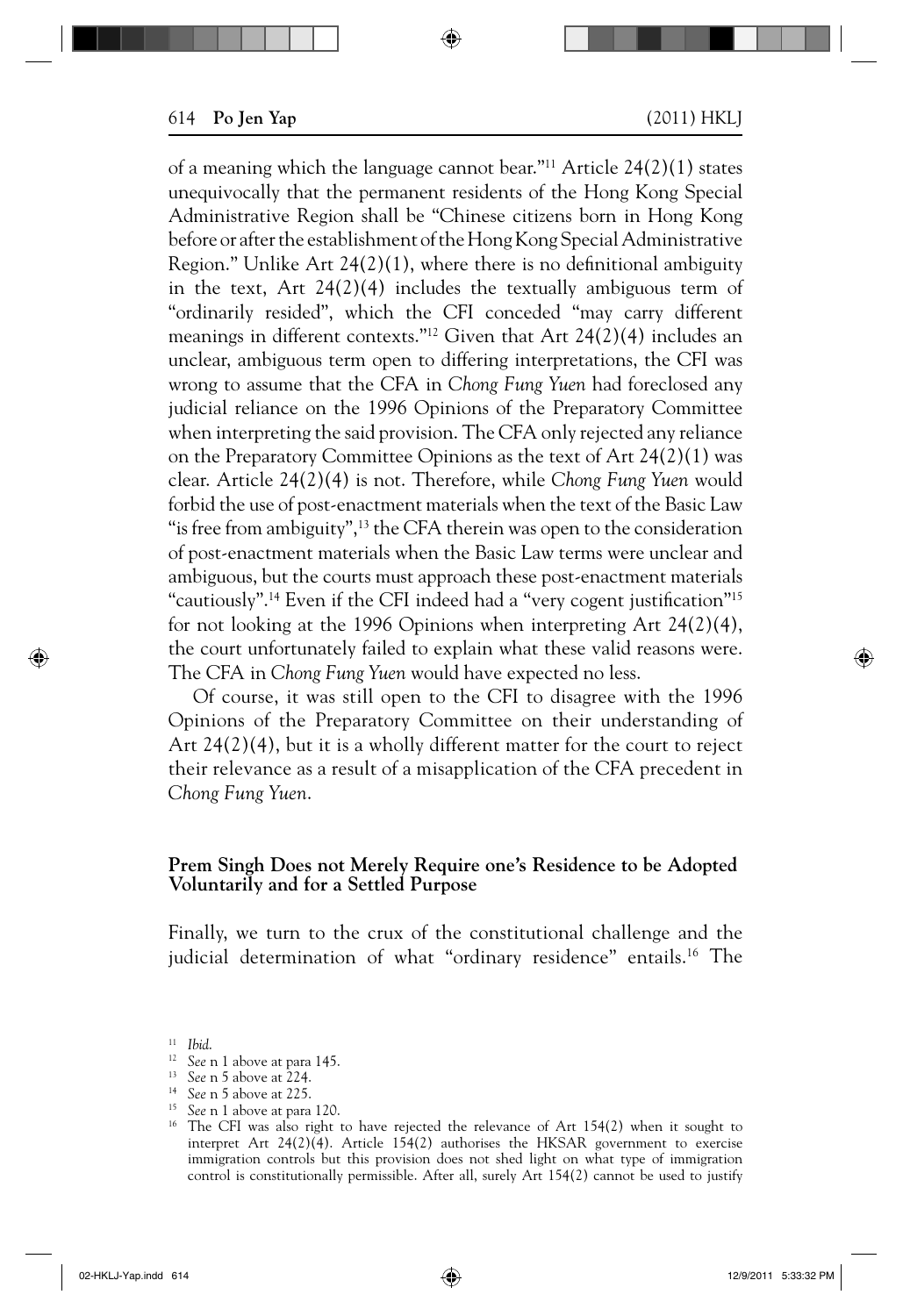CFI held that the CFA in *Prem Singh* had endorsed the test laid down by Lord Scarman in *Ex parte Shah*, 17 ie to be in ordinarily residence, the residence must be adopted voluntarily and for a settled purpose.<sup>18</sup> Therefore, a FDH would be considered in ordinary residence in Hong Kong as he or she comes here voluntarily and resides here for a settled purpose, ie employment.19 The CFI held that it had never been an element of the *Shah* test that one had to have the capacity to establish a separate household or to bring dependants along to a place before he or she could be regarded as ordinarily resident in Hong Kong, and the inability to do so did not prevent one from pursuing employment as a settled purpose.<sup>20</sup>

The CFI was quite right that the CFA in *Prem Singh* had deemed the *Shah* test applicable in deciding what constituted ordinary residence under Art 24(2)(4). Compliance with the *Shah* test was indeed a *necessary* condition for one to be considered in ordinary residence. But the CFI erred in assuming that the compliance with the *Shah* test was a *sufficient* condition for one to be in ordinary residence. The CFA had never made such a claim.

In *Fateh Muhammad*, the CFA held that where a person was serving a term of imprisonment, at least when it was not of trivial duration, he would not be in ordinary residence. More significantly, Bokhary PJ on behalf of the CFA emphasised the following:

"No single judicial pronouncement or combination of such pronouncements in regard to the meaning of the expression 'ordinarily resident' can be conclusive for the purposes of every context in which that expression appears."21

Subsequently, in *Prem Singh*, the majority on the CFA held that to be in ordinary residence, one must adopt his residence voluntarily and for a settled purpose but any incarceration, reflecting sufficiently

any and all types of immigration control measures the HKSAR government seeks to impose even if those statutory measures violate other parts of the Basic Law. Furthermore, *Prem Singh*  would definitely have been decided differently as the invalidated portion of the immigration legislation could equally have been justified as a mode of immigration control authorised under Art 154(2). But the CFI is arguably wrong to assume that such an expansive reading of Art 154(2) is inconsistent with *Chong Fung Yuen* (see n 1 above at para 141). Article 154(2) is found in Part VII of the Basic Law which concerns External Affairs and it authorises visa controls on "persons from foreign states and regions". Therefore, Art 154(2) would arguably have no bearing on any immigration controls imposed on the entry or exit of Chinese citizens and Hong Kong Permanent Residents.<br><sup>17</sup> [1983] 2 AC 309.<br><sup>18</sup> *See* n 1 above at para 149.<br><sup>19</sup> *See* n 1 above at para 171.<br><sup>20</sup> *See* n 7 above at 283–284.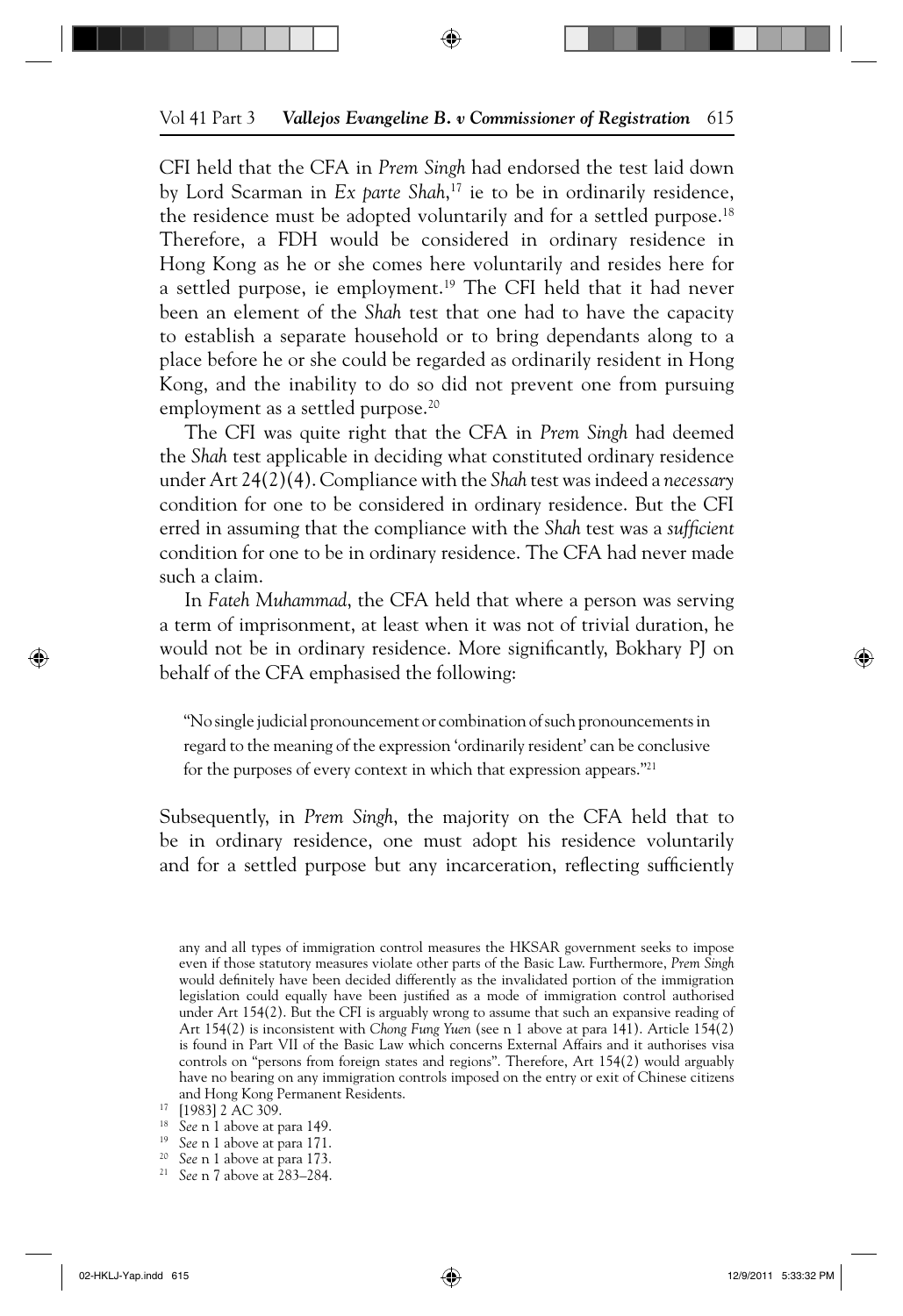serious criminal conduct to warrant an immediate custodial sentence, fell outside what could qualify as "the settled purposes" underlying a person's ordinary residence.22 In such an event, *Shah* would not be satisfied and there was no occasion for the CFA to elaborate on the other extraordinary forms of residence. It is also significant that the CFA never opined that the *Shah* test was the only condition that a person seeking the right of abode should satisfy. Indeed, to do so would be inconsistent with Bokhary PJ's pronouncement in *Fateh Muhammad* that no single judicial pronouncement in regard to the meaning of the expression "ordinarily resided" could be conclusive for the purposes of every context in which that expression appeared. Therefore, while the CFI was right that a FDH could satisfy the conditions laid down in *Shah*, the court was wrong to have assumed that the satisfaction of the *Shah* test was a sufficient condition for one to be in ordinary residence.

If compliance with the *Shah* test is not a *sufficient* condition for being in ordinary residence, my detractors may naturally ask me what other conditions are applicable. This is a fair question to which I now turn.

In ascertaining the meaning of any Basic Law provision, which would include the term "ordinarily resided" in Art 24(2)(4), the CFA in *Ng Ka Ling* had advised that the courts must consider the purpose of the instrument and its relevant provisions as well as the language of the text in light of the context, context being of particular importance in the interpretation of a constitutional instrument.23 Furthermore, in *Chong Fung Yuen*, the CFA held the following:

"Extrinsic materials which can be considered include the Joint Declaration and the Explanations on the Basic Law (draft) given at the NPC on 28 March 1990 shortly before its adoption on 4 April 1990. The state of domestic legislation at that time and the time of the Joint Declaration will often also serve as an aid to the interpretation of the Basic Law."

Therefore, in identifying the context and purpose of the term "ordinarily resided" under Art 24(2)(4), the CFA would require courts to consult the immigration legislations and practices in 1990 to determine which forms of residence would be considered ordinary or extraordinary to the framers of the Basic Law. In fact, back in 1990, the Immigration Department had already barred FDHs from bringing their dependants to Hong Kong, which was extraordinary since other expatriates on general employment terms could freely bring in their spouses and dependent

<sup>22</sup>*See* n 6 above at 53–54. 23 *See* n 3 above at 28.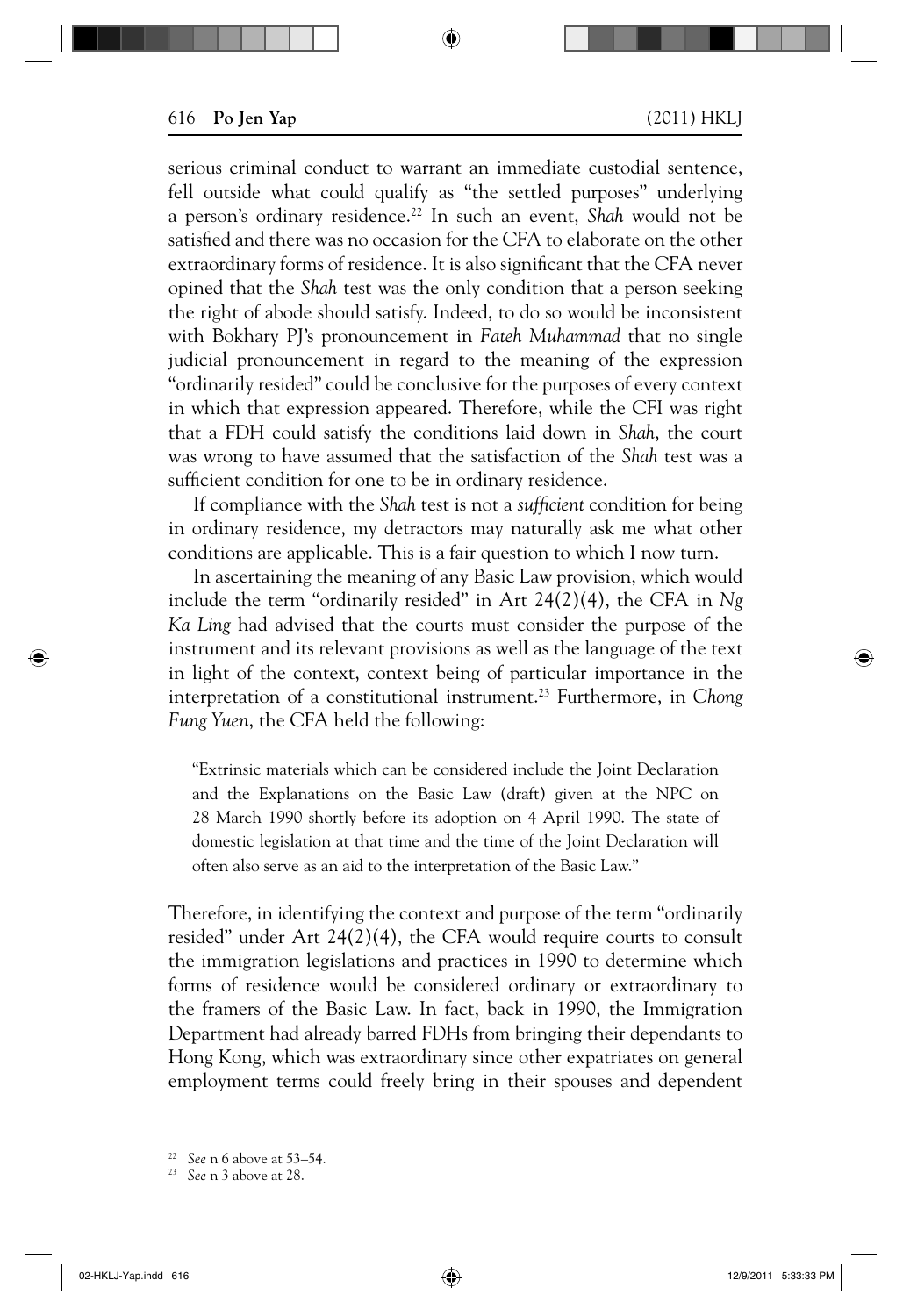children.24 So far as counsel for the government can show how stark the differences between the visa control regime for FDHs and those expatriates admitted under the general employment policy were back in 1990, the more extraordinary an FDH's form of residence in Hong Kong must be for the purposes of interpreting Art 24(2)(4).

The CFI did examine pre-enactment materials and noted that prior to 1997, only British or Commonwealth citizens could become permanent residents in Hong Kong<sup>25</sup> but there were no such limitations after the Basic Law came into effect. The CFI appeared to be suggesting that although the FDHs did not have the right of abode prior to the commencement of the Basic Law, this did not mean they could not have acquired this right, along with the other non-Commonwealth citizens, when the Basic Law came into effect. With respect, it is immaterial that non-Commonwealth citizens were not given Permanent Residency (PR) status before the Basic Law came into effect; the central point when one reads the Basic Law in light of the domestic legislations in 1990 is to ask whether the framers would have considered the FDHs (or any group of foreigners) to be in "ordinary residence" such that they would be eligible to acquire the right of abode when the Basic Law came into effect. Therefore, the fact that FDHs were in practice non-Commonwealth citizens, and could not be permanent residents before 1997, was wholly irrelevant. The central issue regarding the interpretation of Art 24(2)(4) lies only in the identification of the groups of foreign citizens that would be considered by the framers to be in ordinary residence in Hong Kong, and for this purpose, it is wholly irrelevant that non-Commonwealth citizens could not acquire Hong Kong permanent residency before 1997.

At this juncture, I must emphasise that I do not subscribe to a hard-line originalist understanding of the Basic Law. Hard-line originalists would "look for a sort of objectified intent – the intent that a reasonable person would gather from the text of the law, placed alongside the remainder of the corpus juris $n^{26}$  and in deriving this objective intent, they would only look to historical understandings and practices that were accepted at the time the constitutional provisions were adopted. More importantly, to these hard-line originalists, any legislative practice that was constitutional at and since the time the Constitution was enacted cannot be found unconstitutional today. Fortunately, this is not the

<sup>&</sup>lt;sup>24</sup> See Explanatory Notes Issued by Immigration Department in 1990. Cited in para 39 of the

judgment. 25 *See* n 1 above at para 127. 26 Antonin Scalia, "Common Law Courts in a Civil Law System: The Role of the United States Federal Courts in Interpreting the Constitution and Laws", in *A Matter of Interpretation* at 17 (Amy Gutmann ed, 1998).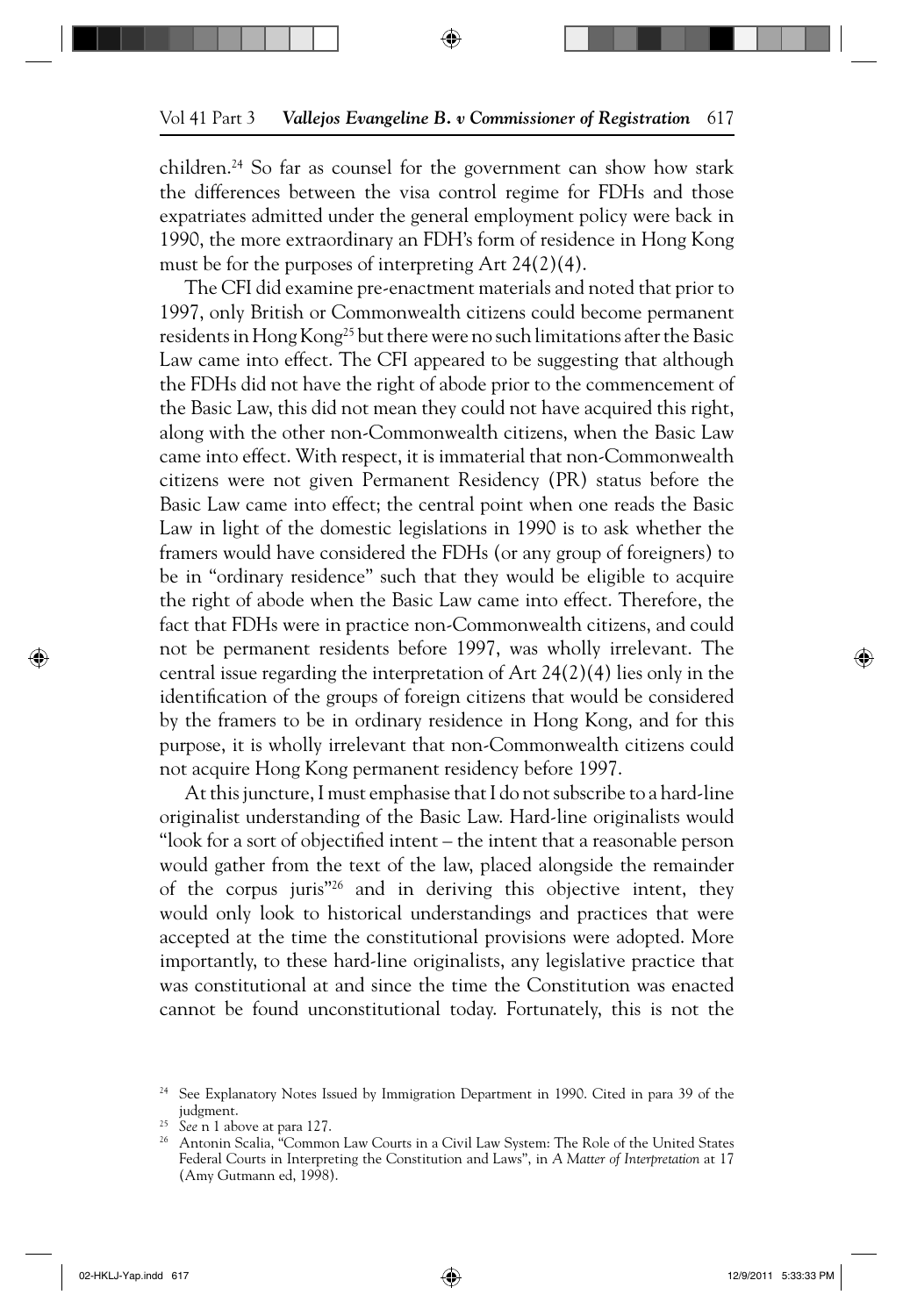practice of the Hong Kong courts as the judiciary has recognised that the Basic Law is a "living instrument tended to meet changing needs and circumstances".27 However, where the Hong Kong judiciary has departed from an originalist understanding of the Basic Law, the courts have done so when the domestic legislative practice in question is inconsistent with the contemporary opinion of liberal democracies as evidenced in their legislative practices and  $\ell$  or case law.<sup>28</sup> However, with regard to this dispute, as far as I am aware, no court or legislature in the world has ever conferred upon their FDHs the constitutional right to permanent residence. It would thus be wholly reasonable, in this instance, for the courts to defer to the framers' understanding of what constituted "ordinary residence" back in 1990, as evidenced in the state of domestic legislations at the time the Basic Law was conceived, as these practices would form the context against which the Basic Law provisions were understood and is to be interpreted. As I have emphasised earlier, so far as counsel for the government can show how stark the differences were, back in 1990, between the visa control regime for FDHs and those from Commonwealth and non-Commonwealth countries that were admitted under the general employment policy, the more extraordinary a FDH's form of residence in Hong Kong must be when one interprets Art 24(2)(4). Again, it is irrelevant that non-Commonwealth citizens could not acquire the right of permanent residency in 1997; my point is that, back in 1990, the form of residence for the FDHs was extraordinary even when one compares them with those non-Commonwealth citizens admitted on general employment terms.<sup>29</sup> In any case, as my learned colleague, Professor Albert Chen has convincingly argued in his Comment, also published in this issue, the intent of Art 24(2) was to "set out the basic principles governing permanent resident status and right of abode in the HKSAR, and to confer on the legislature of the HKSAR a broad power and a wide margin of appreciation in implementing and elaborating such basic principles by more detailed legislative rules."30

The CFI, in this regard, had thus erred by assuming that the CFA had imposed the *Shah* test as the only condition a person had to satisfy to be in ordinary residence. The court had equally failed to examine closely the state of domestic legislations at the time the Basic Law was enacted and

<sup>27</sup>*See* n 3 above at 27.

<sup>28</sup>*Leung v Secretary of Justice* [2006] 4 HKLRD 21; *Chan Kin Sum v Secretary of Justice* [2009] 2 HKLRD 166.

<sup>29</sup>*See* Explanatory Notes Issued by Immigration Department in 1990. Cited in para 39 of the judgment.

<sup>30</sup>*See* Albert Chen, "The 'Foreign Domestic Helpers Case': the Relevance of the NPCSC Interpretation of 1999 and the Preparatory Committee Opinion of 1996" (2011) 41 *HKLJ* 621.